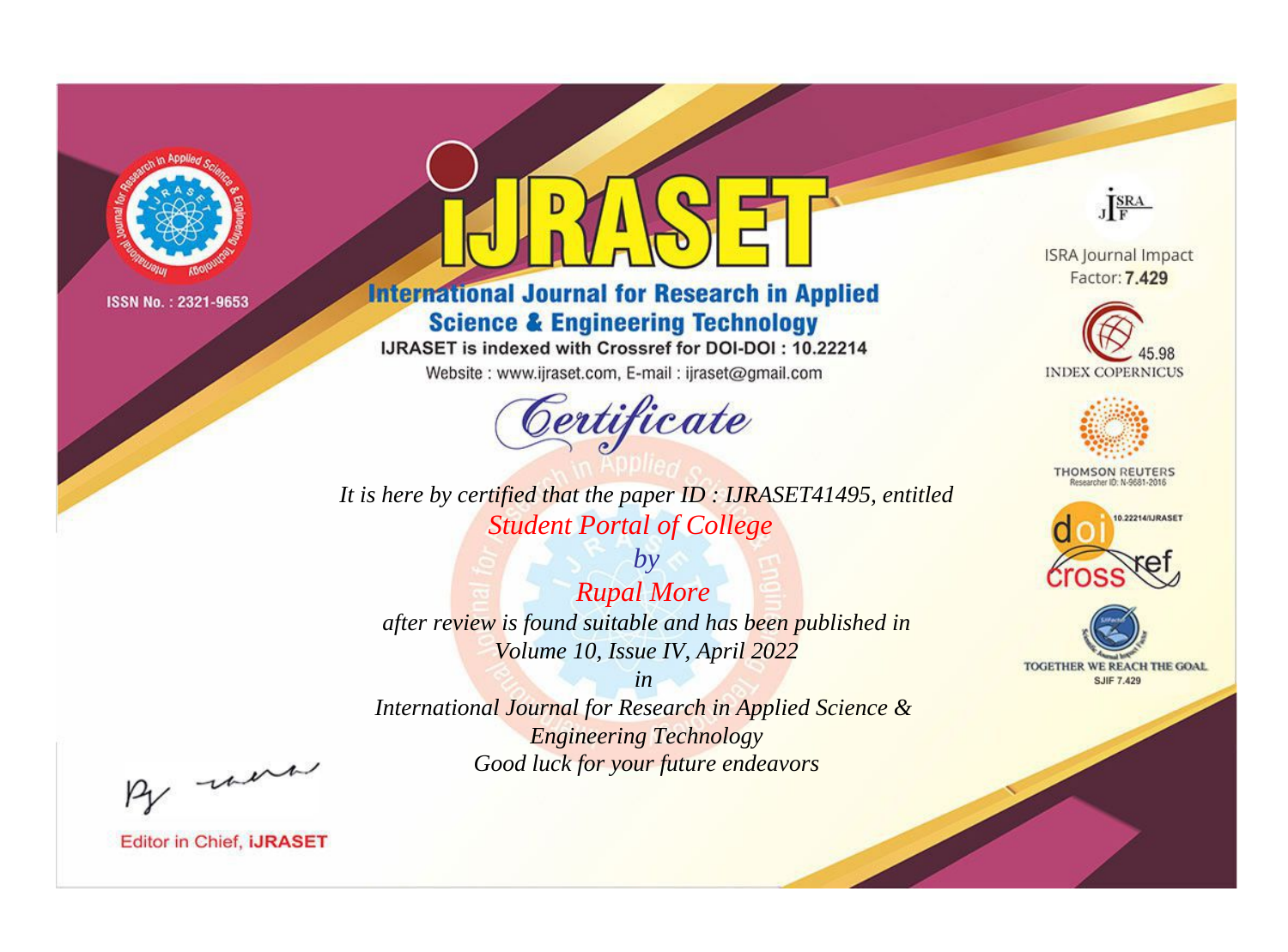

# **International Journal for Research in Applied Science & Engineering Technology**

IJRASET is indexed with Crossref for DOI-DOI: 10.22214

Website: www.ijraset.com, E-mail: ijraset@gmail.com



*It is here by certified that the paper ID : IJRASET41495, entitled Student Portal of College*

*by Neha Chavan after review is found suitable and has been published in Volume 10, Issue IV, April 2022*

*in International Journal for Research in Applied Science & Engineering Technology Good luck for your future endeavors*



**ISRA Journal Impact** Factor: 7.429





**THOMSON REUTERS** 





By morn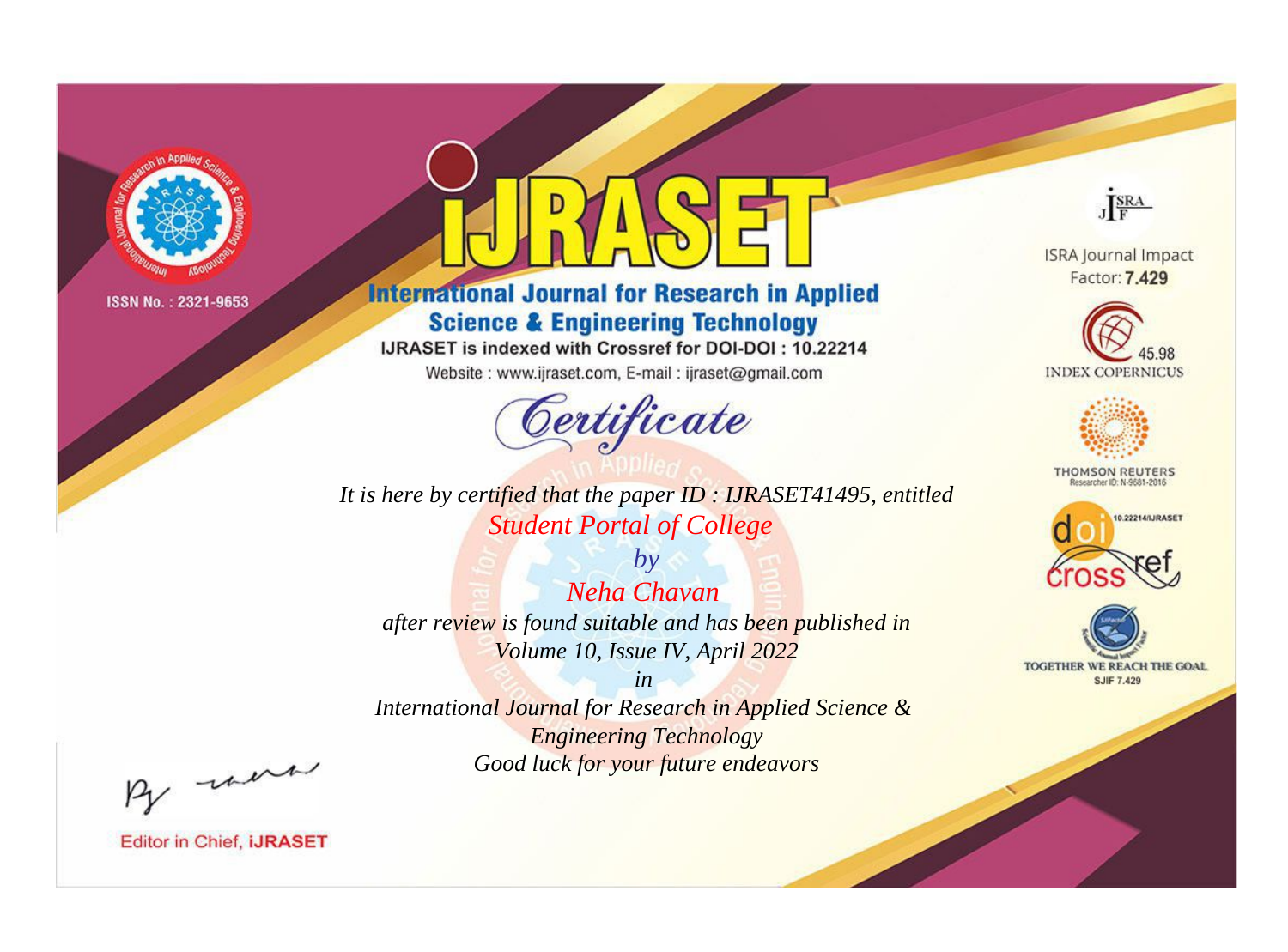

# **International Journal for Research in Applied Science & Engineering Technology**

IJRASET is indexed with Crossref for DOI-DOI: 10.22214

Website: www.ijraset.com, E-mail: ijraset@gmail.com



It is here by certified that the paper ID: IJRASET41495, entitled **Student Portal of College** 

 $by$ **Nisarg Kendre** after review is found suitable and has been published in Volume 10, Issue IV, April 2022

 $in$ International Journal for Research in Applied Science & **Engineering Technology** Good luck for your future endeavors



**ISRA Journal Impact** Factor: 7.429





**THOMSON REUTERS** 



TOGETHER WE REACH THE GOAL **SJIF 7.429** 

By morn